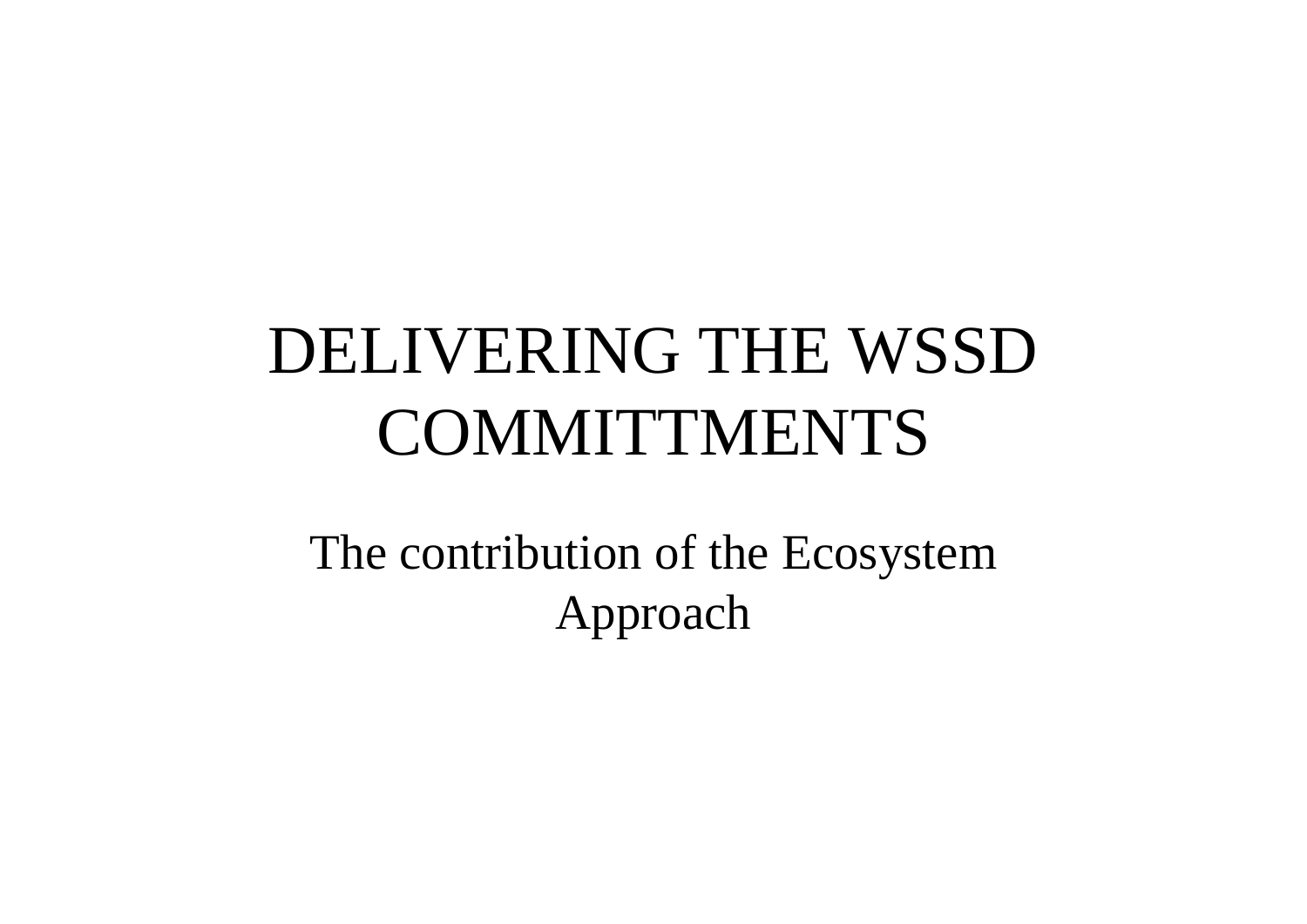## WSSD KEY ELEMENTS

Interdependent and mutually reinforcing integration of 3 SD elements **through**

#### **(1) Poverty eradication**

- **(2) Changing unsustainable production and consumption**
- **(3) Protecting and managing natural resource base of economic and social development**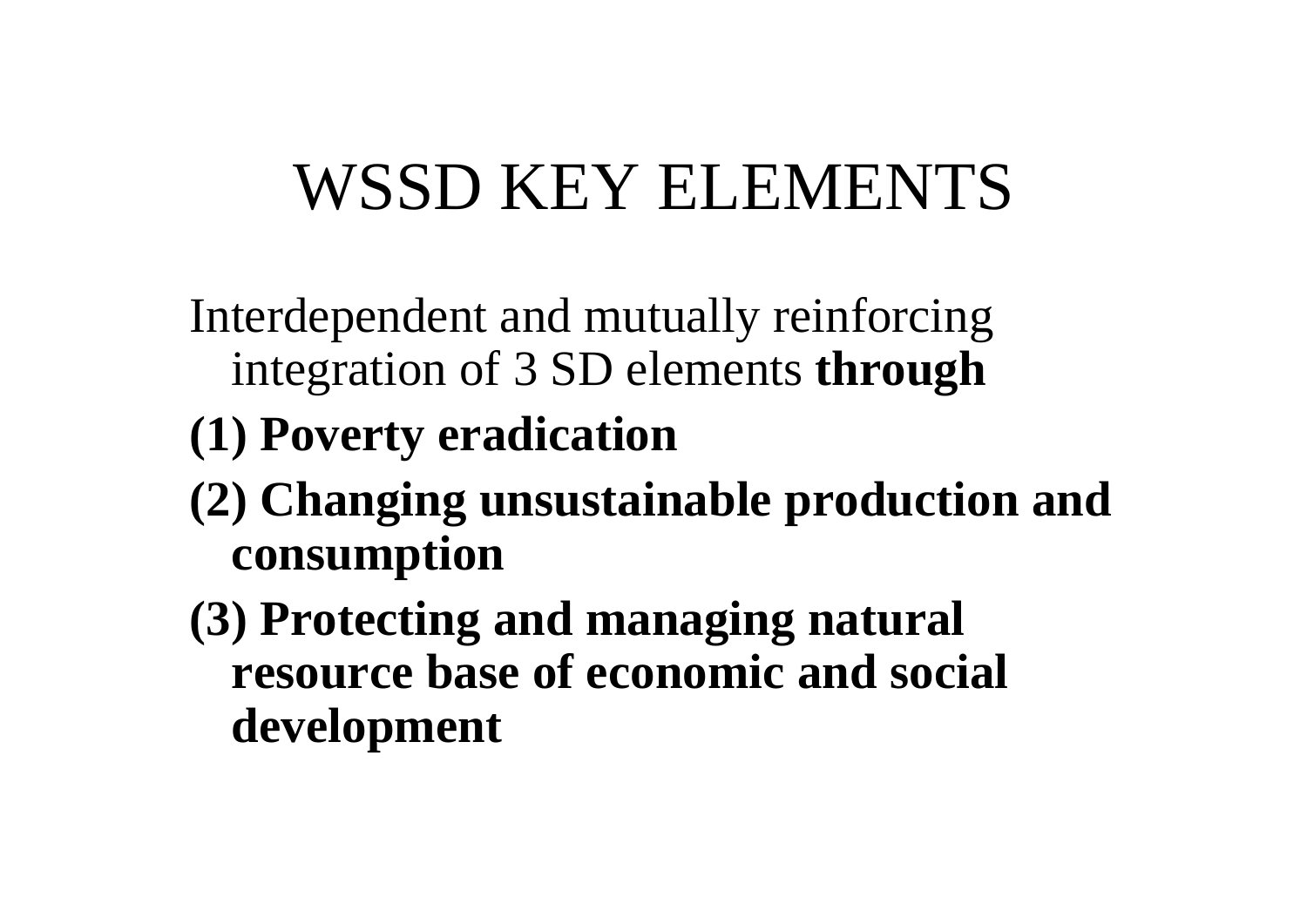### Poverty eradication

- Environmentally sustainable systems of agriculture, and other production
- Developing skills for managing natural resources
- Working with nature on flood alleviation
- Development of renewable energy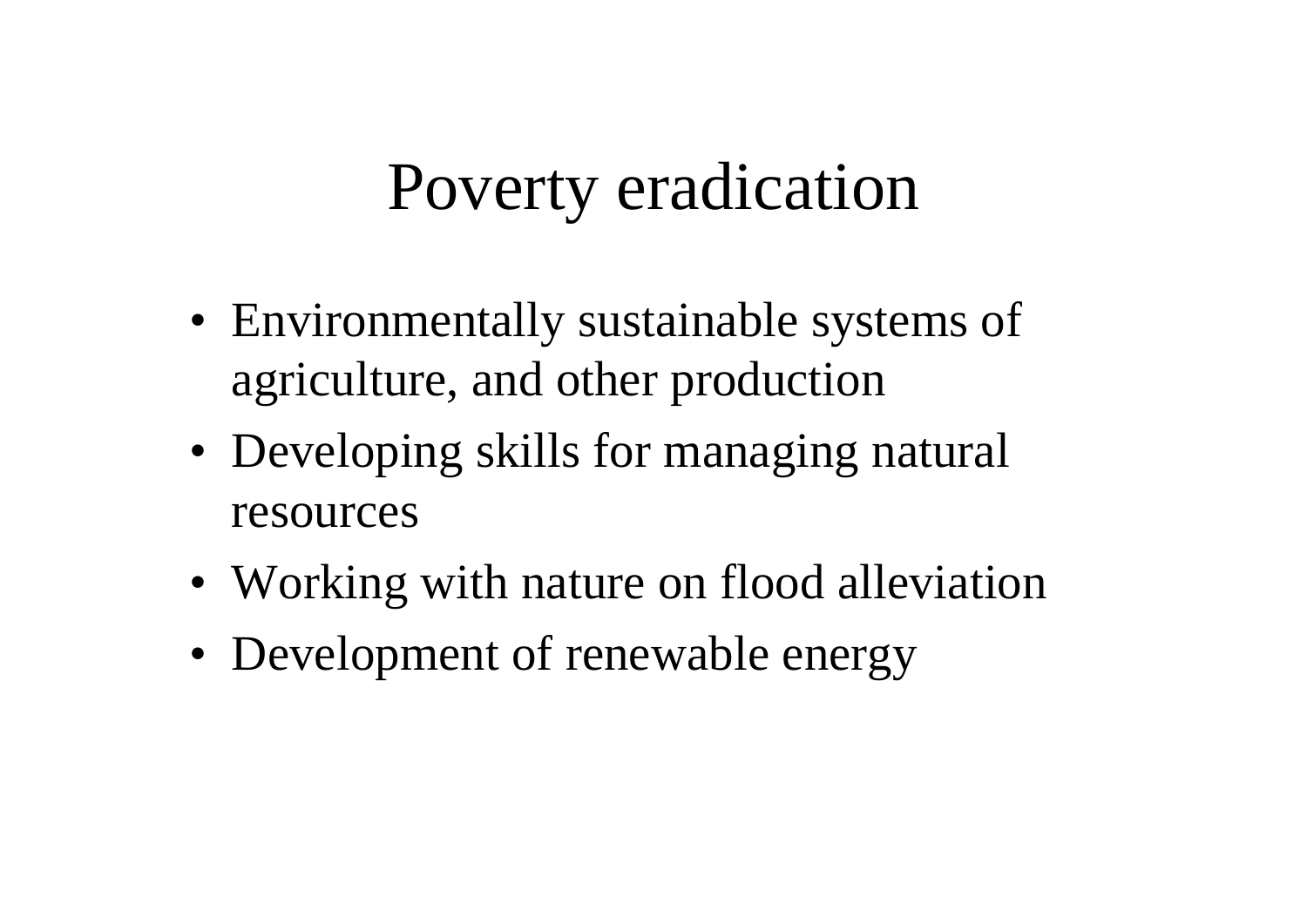# Changing unsustainable production and consumption

- Science-based assessments
- Methodology for internalising costs and measuring outcomes
- Integrated approach to policy
- Awareness raising and capacity building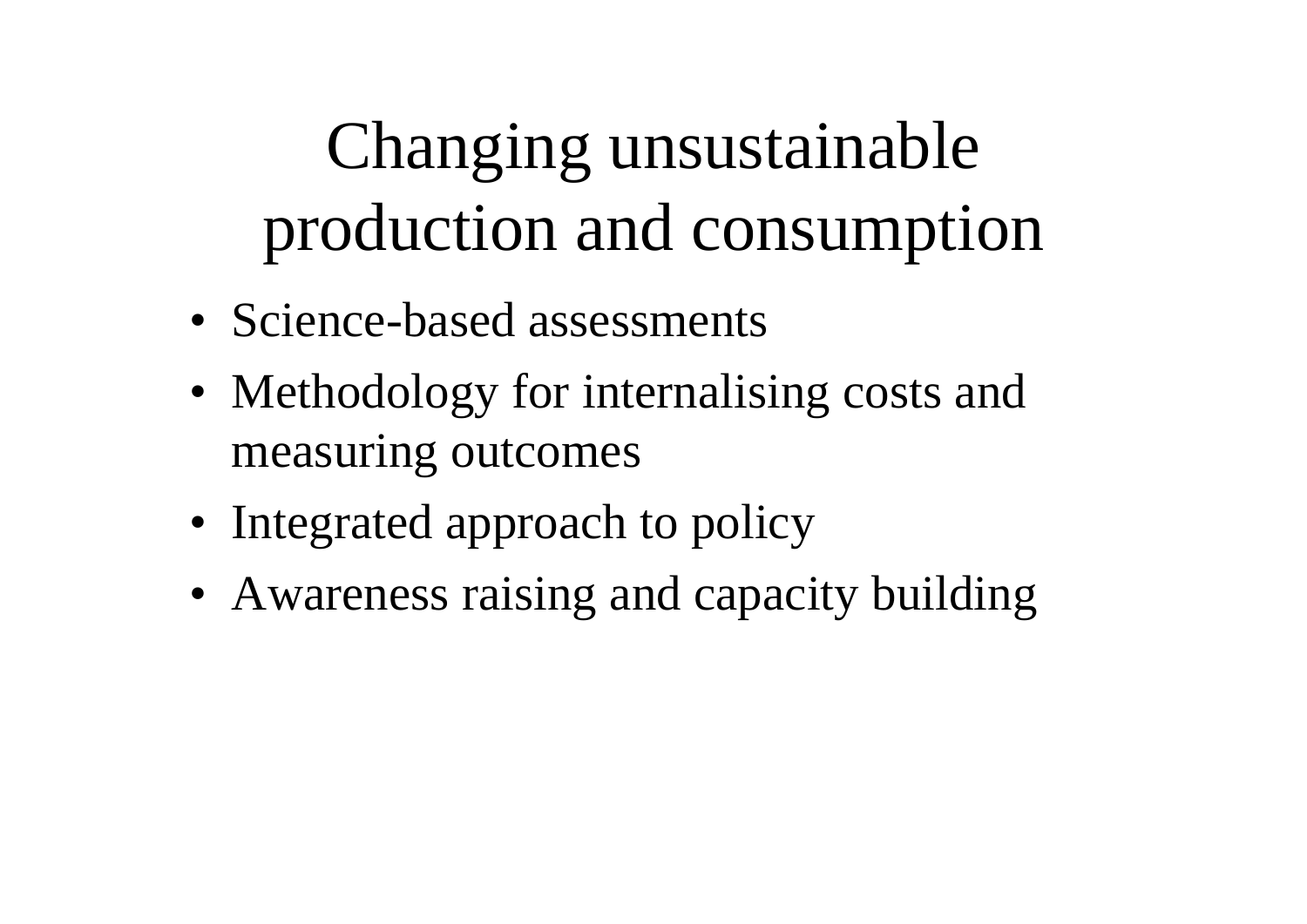# Protecting and managing natural resource base of development

- Integrated approach to resource management at appropriate scale
- Scientific understanding of resource management, including risks
- Reduction in loss of biodiversity
- Reduction in contribution to global warming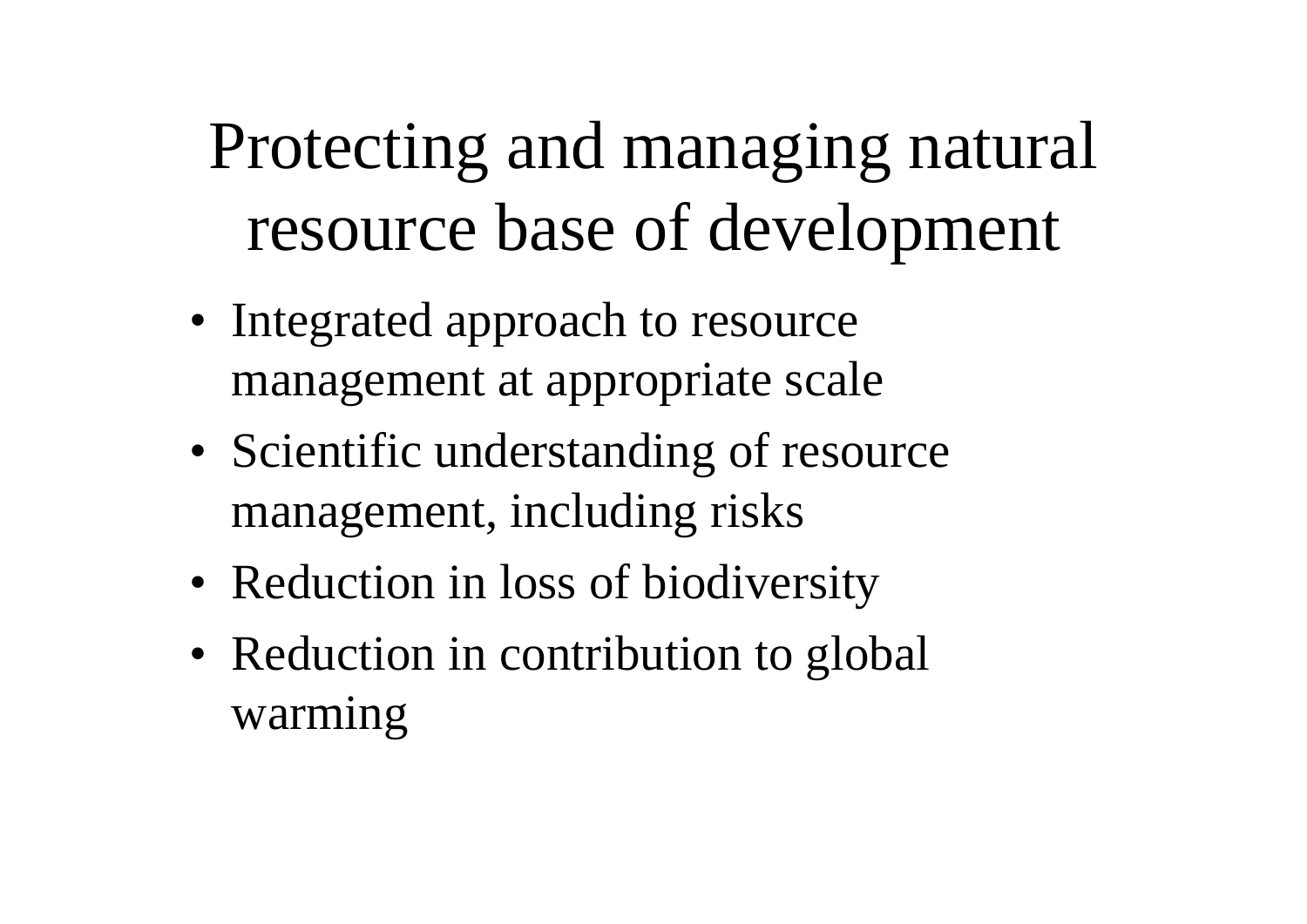# How the Ecosystem Approach can help (1)

- Produce integrated strategies and actions for ecosystems, eg basins, mountains, coasts
- Focus on functional relationships
- Assess natural resource capacity
- Use scientific knowledge
- Develop monitoring and review mechanisms
- Raise awareness and build capacity